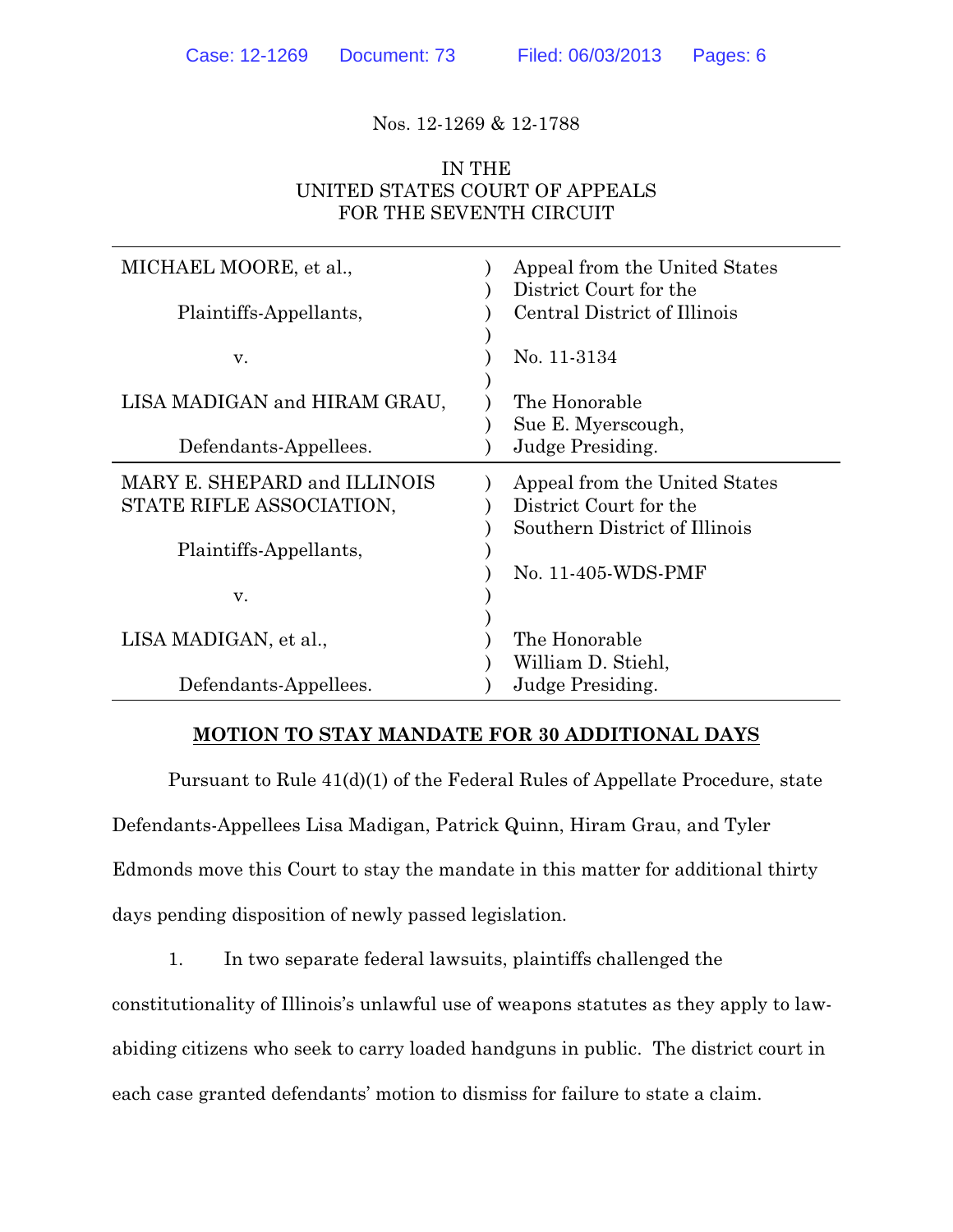2. On December 11, 2012, after consolidating the cases for argument and judgment, this Court reversed and held that the Illinois statutes violated the Second Amendment. This Court stayed its mandate for 180 days (until June 9, 2013), to afford the Illinois General Assembly time to draft a new statute. *See Moore v. Madigan*, 702 F.3d 933, 942 (7th Cir. 2012). On February 22, 2013, this Court denied defendants' petition for rehearing en banc, over the dissent of four judges. *See* 708 F.3d 901 (7th Cir. 2013).

3. On May 31, 2013, both Houses of the Illinois General Assembly passed a new Act to regulate the carrying of firearms in public. Firearm Concealed Carry Act; HB 0183, 98th G.A. (Ill.).<sup>1</sup> If signed into law, the Act will resolve the plaintiffs' claims in these lawsuits, for it provides that the Department of State Police "shall issue a license to carry a concealed firearm" to applicants who meet certain qualifications. HB 0183  $\S$  10(a). The Act replaces the laws plaintiffs challenged in these lawsuits; once signed into law the permanent injunctions ordered by this Court will no longer be necessary.

4. The Illinois Constitution affords the Governor sixty days to review the Act and sign it into law. *See* Ill. Const. (1970) art. IV, § 9(b). Recognizing that this Court has already stayed its mandate *sua sponte* for 180 days, however, state defendants seek only an additional thirty days to provide the Governor reasonable time to review the Act. Accordingly, state defendants ask this Court to stay its

<sup>&</sup>lt;sup>1</sup> Available at http://ilga.gov/legislation/default.asp (last visited June 3, 2013).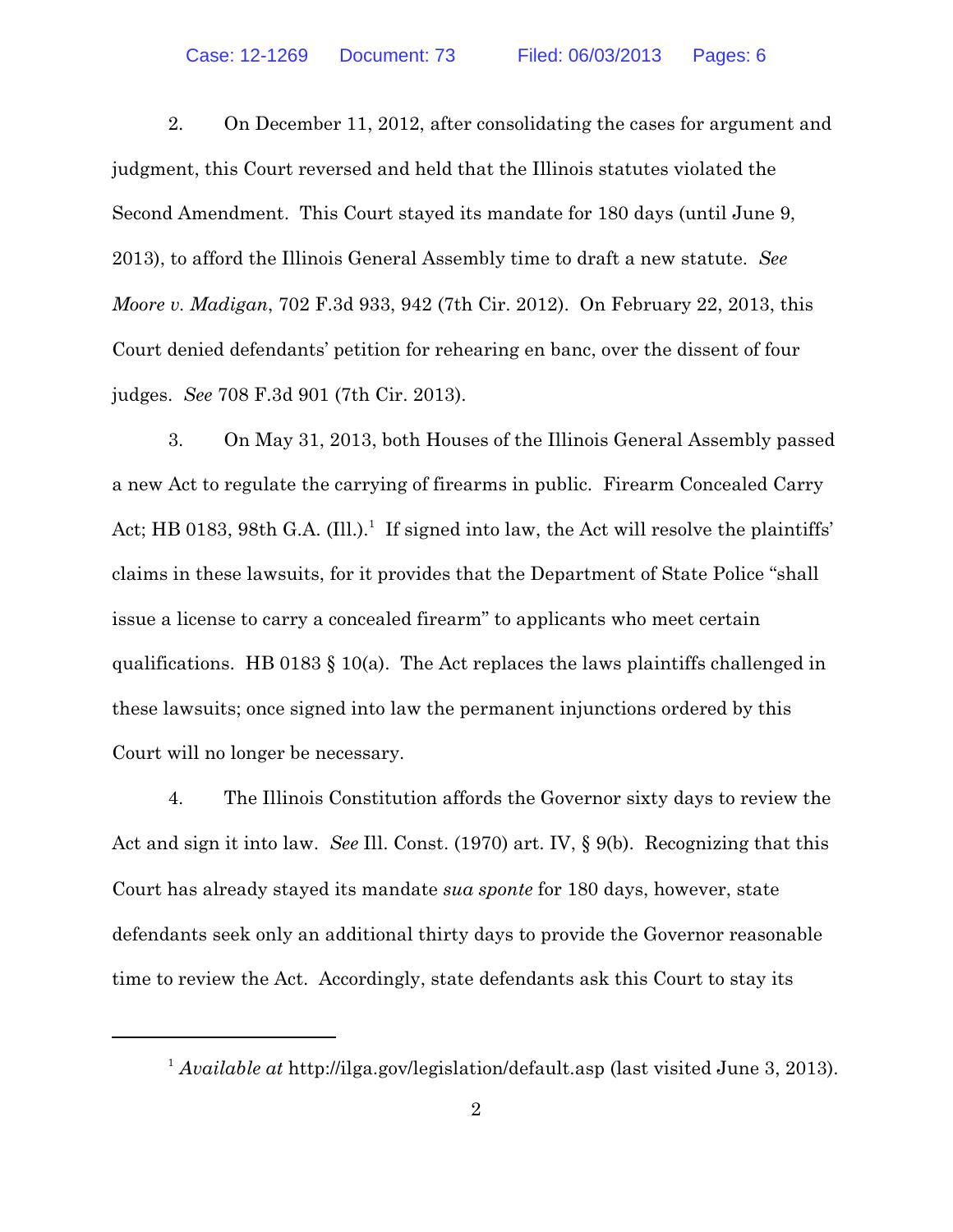mandate from June 9, 2013, to and including July 9, 2013. This additional time will avoid a circumstance in which there is no state law in place governing the carrying of firearms in public places, a circumstance that this Court's original, 180 day stay anticipated and set out to avoid. *See Moore*, 702 F.3d at 942. If this Court grants state defendants' request for an additional stay, defendants will inform the Court immediately should the Act be signed into law before July 9.

5. The expiration of the stay on June 9 without a substitute law in place would present a significant harm, not to the defendants in an individualized or official capacity, but to the People and Constitution of Illinois. The current stay of this Court's mandate expires in less than one week, significantly shortening the sixty-day period constitutionally afforded the Governor to consider and sign legislation into law. Expiration of the stay on June 9 will either eliminate that constitutionally-provided period entirely or create a gap in state firearm regulation. These represent unnecessary harms to the public interest.

6. State defendants' requested stay will allow for the orderly completion of the legislative process and is not intended for purposes of delay. The General Assembly has worked diligently toward the passage of a new public-carry law, consistent with this Court's decision. *See Moore*, 702 F.3d at 942. Since this Court's decision in December 2012, the General Assembly made numerous attempts to enact new public-carry legislation, including but not limited to the following

3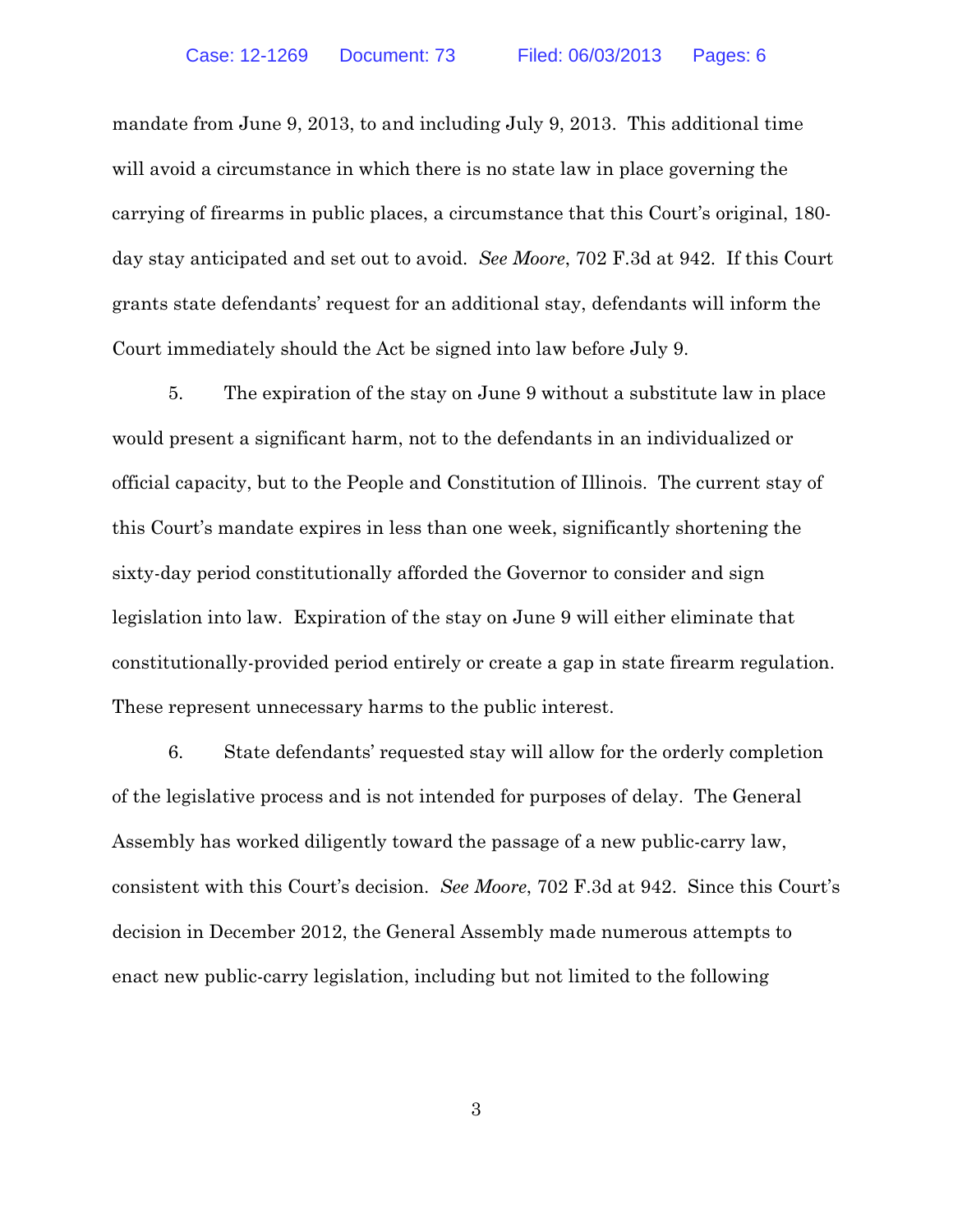proposals: HB 997 (January); HB 1155 (February); $^2$  HB 1157 (March); HB 831 (April); and SB 2193 (May).<sup>3</sup> On May 31, 2013, both Houses agreed on a bill.

7. The requested thirty-day extension of time is intended merely to assure that the Governor has a reasonable time to fulfill his state constitutional duties. If this requested stay is granted, state defendants will inform the Court immediately should the Act become law in less than thirty days, so that the stay may be dissolved.

8. State defendants recognize that even the temporary denial of a constitutional right imposes a burden on the plaintiffs, but the public's interest in allowing the challenged laws to remain in effect pending enactment of the new legislation outweighs such harms here.

 $3$  More than fifty amendments were filed on HB 1155 alone, giving rise to floor debates in the House in February and March of this year. *See* http://www.ilga.gov/legislation/billstatus.asp?DocNum=1155&GAID=12&GA=98&D ocTypeID=HB&LegID=71607&SessionID=85 (last visited June 3, 2013).

 $3$  The bill history for each is searchable at http://ilga.gov/ (last visited June 3, 2013).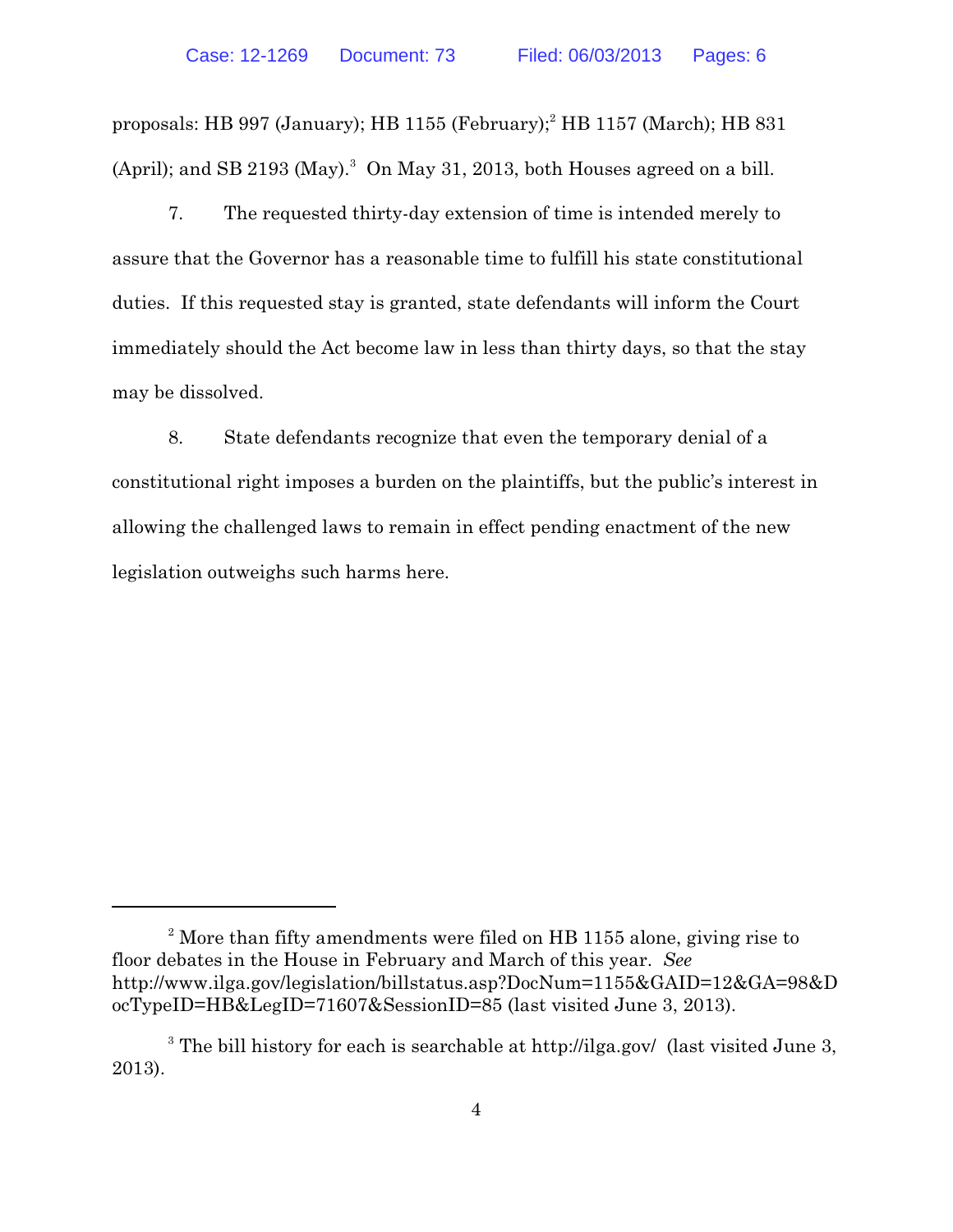## **CONCLUSION**

For the foregoing reasons, state defendants respectfully request that this Court stay its mandate for an additional thirty days, to and including July 9, 2013.

June 3, 2013 Respectfully submitted,

LISA MADIGAN Attorney General of Illinois

MICHAEL A. SCODRO Solicitor General

JANE ELINOR NOTZ Deputy Solicitor General

/s/ Karl Triebel KARL TRIEBEL EVAN SIEGEL Assistant Attorneys General 100 West Randolph Street, 12th Floor Chicago, Illinois 60601-3218 (312) 814-2391 Attorneys for State Defendants-Appellees